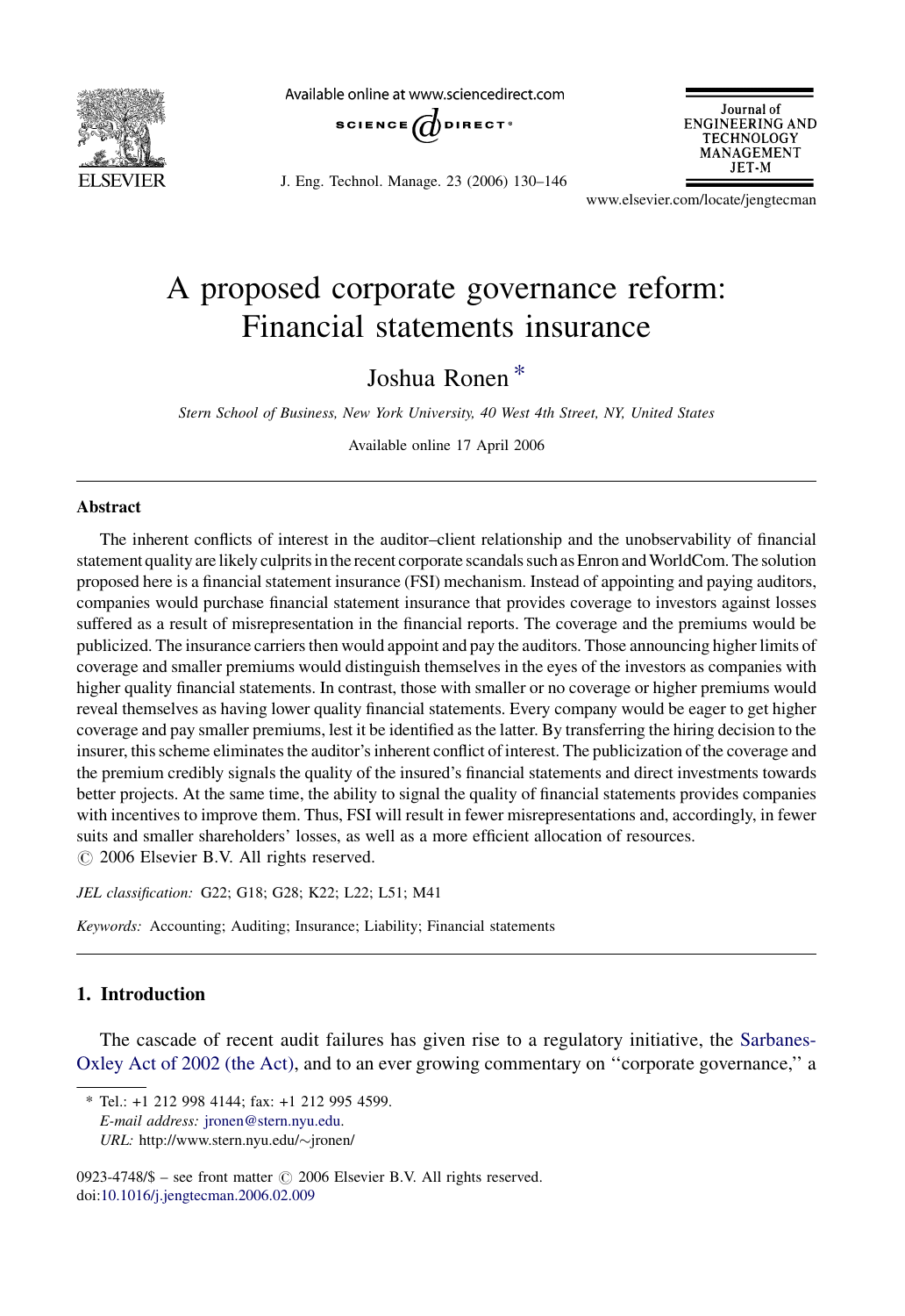major theme of which is the role of ''gatekeepers'' and, in particular, that of auditors. Arthur [Levitt \(2002, page 116\)](#page-16-0) complains:

''More and more, it became clear that the auditors didn't want to do anything to rock the boat with clients, potentially jeopardizing their chief source of income. Consulting contracts were turning accounting firms into extensions of management—even cheerleaders at times. Some firms even paid their auditors on how many non-audit services they sold to their clients''.

The issue of auditor independence (or its absence) has occupied a major place in the debate over the failure of corporate governance. The Act seeks to address the problem by increased regulation and penalties, empowerment of audit committees, and reduction of the auditor's involvement with the client. But the Act does not untie the auditor/management knot; without realignment of the auditor's incentives and the establishment of a corporate governance framework, matters will return to the status quo ante. This paper introduces a financial statement insurance scheme designed to eliminate conflicts of interest that plague the auditor–client relationship and, at the same time, to credibly signal the quality of financial statements. This is expected to result in security prices that reflect the differential qualities of financial statements and thus become better guides to resource allocation.

Clearly, audit failures are not the sole reason for the debacles in the financial markets. Diverse causes have been suggested: the greed of the 1990s, the market's ''irrational exuberance'' ([Greenspan, 1996\)](#page-16-0), executives' cooking the books to maintain inflated stock prices ([Jensen,](#page-16-0) [2004](#page-16-0)), the escalating use of executive options, that magnify incentives to manage earnings ([Jensen et al., 2004](#page-16-0)), waves of acquisitions using inflated stock, and so on. Such forces could in turn exert great pressure on auditors to acquiesce in dishonest reporting. Sifting among these causes is a diagnostician's nightmare.

Regulators have been busy trying to address corporate governance failures manifested in the workings of boards of directors and of audit committees. Section 301 of the Act, for example, stipulates and describes such matters as independence of audit committee members, procedures for resolving complaints, authority to engage advisers, and funding. It is doubtful, however, that these provisions will be effective. Legislating the independence of audit committees or directors does not, by itself, induce it. Even a cursory analysis of their incentives and motivations suggests that directors and audit committee members are themselves subject to an agency problem not significantly different from that perverting the relation between managers and shareholders: they wish to be re-appointed to their board positions. [Pearl Meyers and](#page-16-0) [Partners \(2002\)](#page-16-0) report average director compensation in the 200 largest US corporations in 2001 of \$152,626. Good relations with the CEO and his team also bestow valuable benefits beyond the immediate monetary rewards, including social connections, prestige, and other opportunities. For example, directors or audit committee members could have their interests aligned with the CEO or CFO because they depend on the latter's recommendations to become members of other company boards, etc.

The SEC has recently proposed rules that would create a requirement for companies subject to the Commission's proxy rules, including registered investment companies, to include in their proxy materials the names and certain other information regarding security holder nominees for election as director under certain specified conditions ([SEC, October 8, 2003](#page-16-0)). However, this will fall short of a remedy. Board elections are by slate, and dissidents face impediments to putting forward a competing slate [\(Bebchuk and Kahan, 1990\)](#page-16-0). Hence, the management-proposed slate of directors is the one that typically ends up being offered. As a result, the CEO and his team dominate the nominating process, and directors feel compelled to accept the CEO's compensation structure.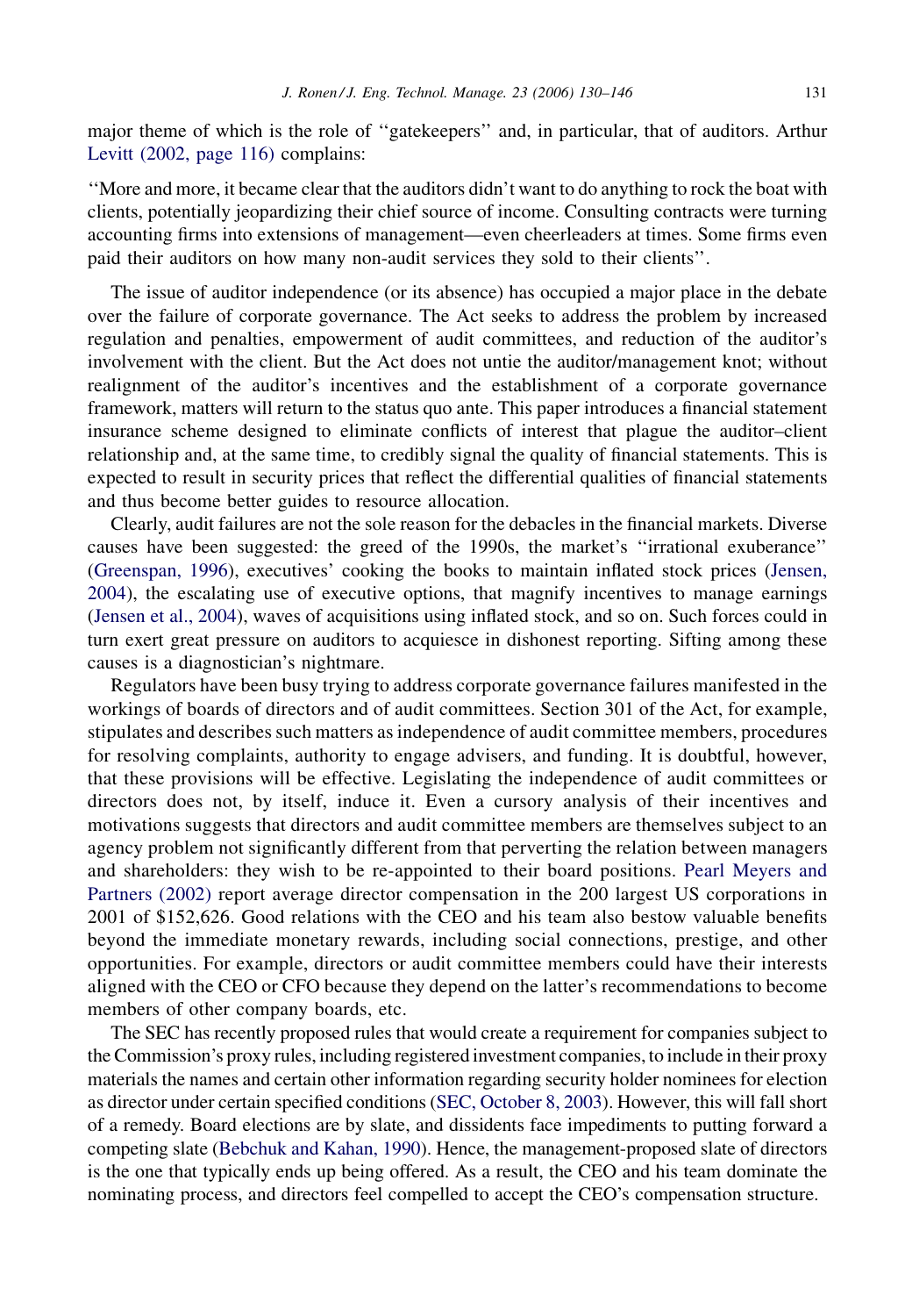Also militating against the independence of directors and audit committee members is the pay structure. If well paid, directors have little incentive, if any, to oppose the CEO's pay or his other policies; they are de facto dependent on management. If not well paid, the directors and audit committee members seldom bring an independent perspective to bear on policy issues or managerial pay: they are not paid enough to justify the effort and risk tense relations with management. Moreover, directors typically have only nominal equity interests in the company [\(Baker et al., 1988; Core et al., 1999\)](#page-15-0). Yet even if directors owned a significant share of the equity, as long as they were free to dispose of their interest, they would still have incentives to overlook attempts by management to inflate earnings or other accounting measures, which would help them to sell their stock at higher prices! Suppose directors hold restricted stock with lock provisions that bars them from selling it before a certain date. This may create the perverse incentive to encourage management to ''cook the books'' so as to inflate the price immediately before the expiration of the lock-up provisions on the sale of their held shares. Randomizing the date at which the lock-up provisions expire would only exacerbate matters: incentives to inflate the stock price would remain unabated until the lockup provisions expire.

There is another serious dilemma. Even if shareholders were endowed with real power to affect corporate decisions, attempts to paint the company's prospects as rosier than they truly are might persist. Inevitably, some shareholders, possibly with increasing number and intensity since the beginning of the Internet boom, apply a short-horizon orientation to decisions on buying, holding, or selling stock. They are the day-traders, the speculators whose interest is mainly to buy cheap and sell dear, and to exit the corporation as early as they can make a profit. If these hold sway over the corporation's executives and directors, they induce the kind of accounting obfuscation and deceit that we have witnessed during the last 2 years ([Ronen and Yaari, 2002](#page-16-0)). A reformer is hampered by the inability to distinguish, ex ante, between such short-horizon shareholders and those with a longer horizon, who would be interested in maximizing the longterm, fundamental value of the company. Hence, empowering shareholders in not a panacea: one must know which shareholders to empower!

Addressing this particular conundrum is beyond the scope of this paper. But even without injecting short-run-profit-maximizing shareholders, we face the knotty problem of aligning management's interests with those of shareholders. Nowhere is this task more daunting than when attempting to induce managers to tell the truth.

Where outside capital providers are not privy to the inner workings of the enterprise, there is a compelling need to inform them truthfully of the financial status (balance sheet) and performance (income statement) of the organization. This poses a difficulty: what is being asked is that management report on itself, which is inherently an act of subjectivity. Over time, the resolution of this dilemma has taken two forms, independent, non-employee members of the board of directors and independent outside auditors. It was assumed that independent directors would represent the outside stakeholders, assuring that the financial statements were a reasonably accurate reflection of the organization's state and performance. But without some method of independently verifying the information, they act in vain. That circumstance has called forth the independent outside auditor, the CPA. The responsibility has now shifted to this outside auditor to carry out, in significant part, the function of verifying and validating financial reporting.

The role of the auditor as gatekeeper thus emerges as a key element in corporate governance reform. In the next section, I discuss the genesis of this function and the problems associated with how it evolved over time. I then suggest some potential remedies, and, finally, I offer my proposal for financial statement insurance.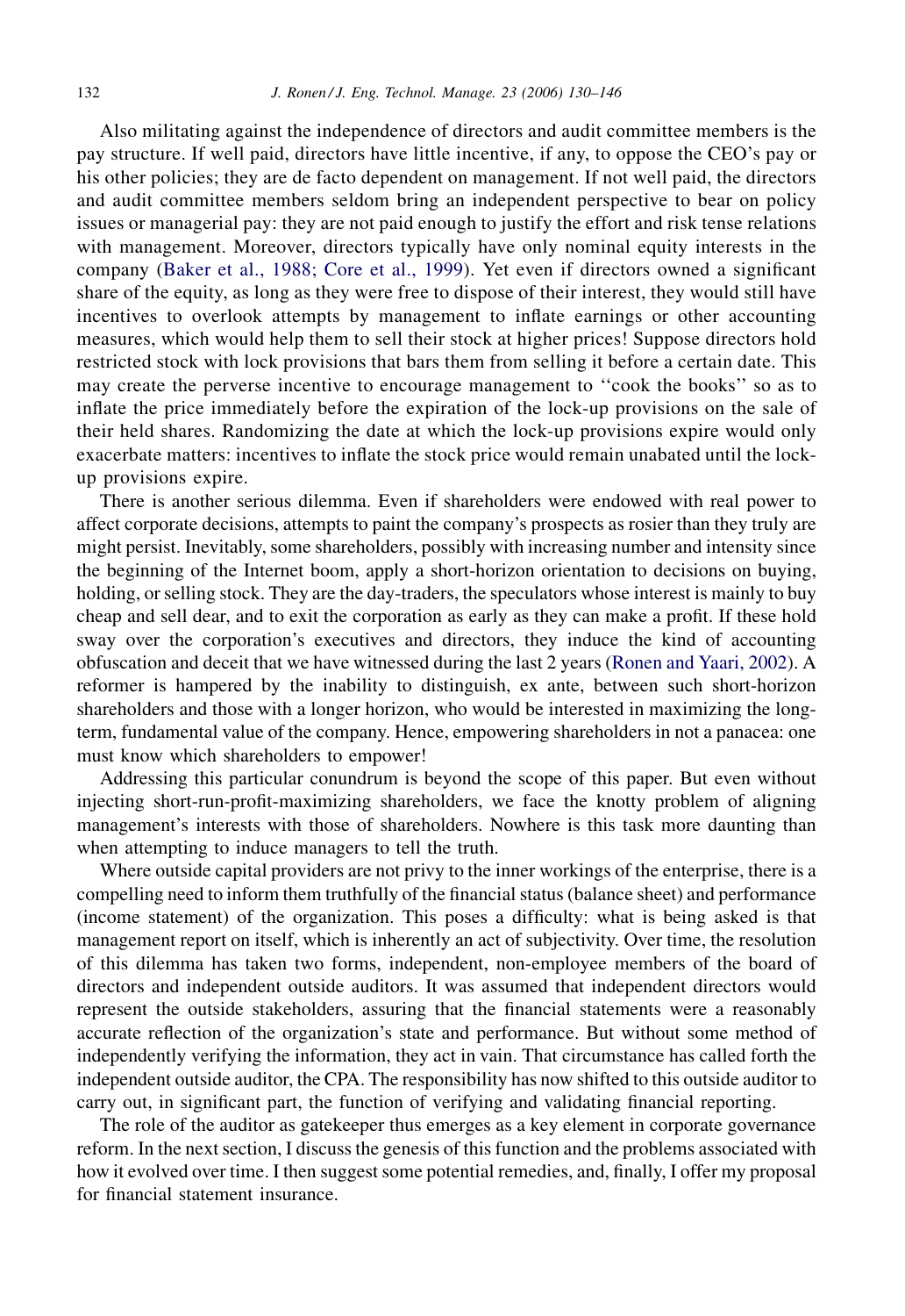#### 2. The gatekeeping conundrum

Never before has the auditing profession faced the challenges it confronts today. Accounting scandals seem to have eroded public confidence in auditors, leading to the sweeping Sarbanes-Oxley Act as well as the new Public Company Oversight Board (PCOAB). To understand the antecedents of this storm, it is useful to focus on the value of audits to society.

Auditing has emerged to satisfy a need to facilitate business transactions among differently informed parties. Information asymmetry gives rise to a ''market for lemons'' ([Ackerlof, 1970\)](#page-15-0) phenomenon: investors, uncertain that privately informed issuers of securities will meet contractual and implicit obligations, will refrain from committing their savings—leading to a market failure. This impending breakdown creates a demand for an attestation product: a ''Good Housekeeping'' stamp of assurance that financial presentations and claims security sellers implicitly project in these presentations provide a fair view of the enterprise the sellers are seeking to finance ([Ronen, 1981](#page-16-0)). To gain credibility, the attestation must be made by auditors who are perceived to be both technically competent and independent of the client to whose financial statements they attest.<sup>1</sup> State licensing of auditors who meet minimal educational and testing requirements facilitates both the attainment and the perception of technical competence. Similarly, the Securities and Exchange Commission (SEC) has the authority to penalize auditors who violate rules of independence. These regulatory enforcement instruments are buttressed by a variety of self-regulatory mechanisms implemented by the American Institute of Certified Public Accountants (AICPA), which sets rules of ethical conduct whose violation can trigger sanctions.

Before the creation of the PCOAB, the AICPA also set auditing standards, which, if not followed, exposed auditors to civil liability under federal and state laws. In light of the recent scandals and the perceived failure of self-regulation, this standard-setting function has been transferred to the PCOAB—an arm of a government agency.

This regulatory framework, while necessitated by the demand for credibility, creates certain risks. The auditor can use two types of information in the exercise of his professional judgment: ''hard'' information, which is observable and verifiable, and ''soft'' information, which is observable but not verifiable [\(Grout et al., 1994\)](#page-16-0). The soft information complements the hard, as it endows the auditor with better knowledge about the underlying business and can ensure that the financial statements more fairly present the economic reality of the enterprise. Yet penalties imposed by the regulatory framework can push the auditor into a conservative posture such that he insists on reflecting only the verifiable information and thus ends up providing less information. However, this only applies to an auditor who truly exercises independent professional judgment. If the rules are too lax, some auditors might bow to the demands of their clients, rendering clean opinions when they are not merited. To a certain extent, the market for reputation can mitigate the risk of laxity, but the risk associated with excessive strictures cannot be corrected as easily: auditors withhold most soft information from the market. Thus, paradoxically, the attempt to enforce independence can defeat the exercise of independent professional judgment.

This discussion points to independence as the critical quality that auditors should possess to resolve the tension between the regulatory requirements to enforce independence and the exercise of professional judgment. If auditors had an independent state of mind, there would be

<sup>1</sup> Together, independence and technical competence have been seen to define audit quality [\(DeAngelo, 1981\)](#page-16-0). They are not independent of each other: lack of independence can be manifested in reduced effort to detect weaknesses the auditor prefers not to unveil. This would be tantamount to incompetence.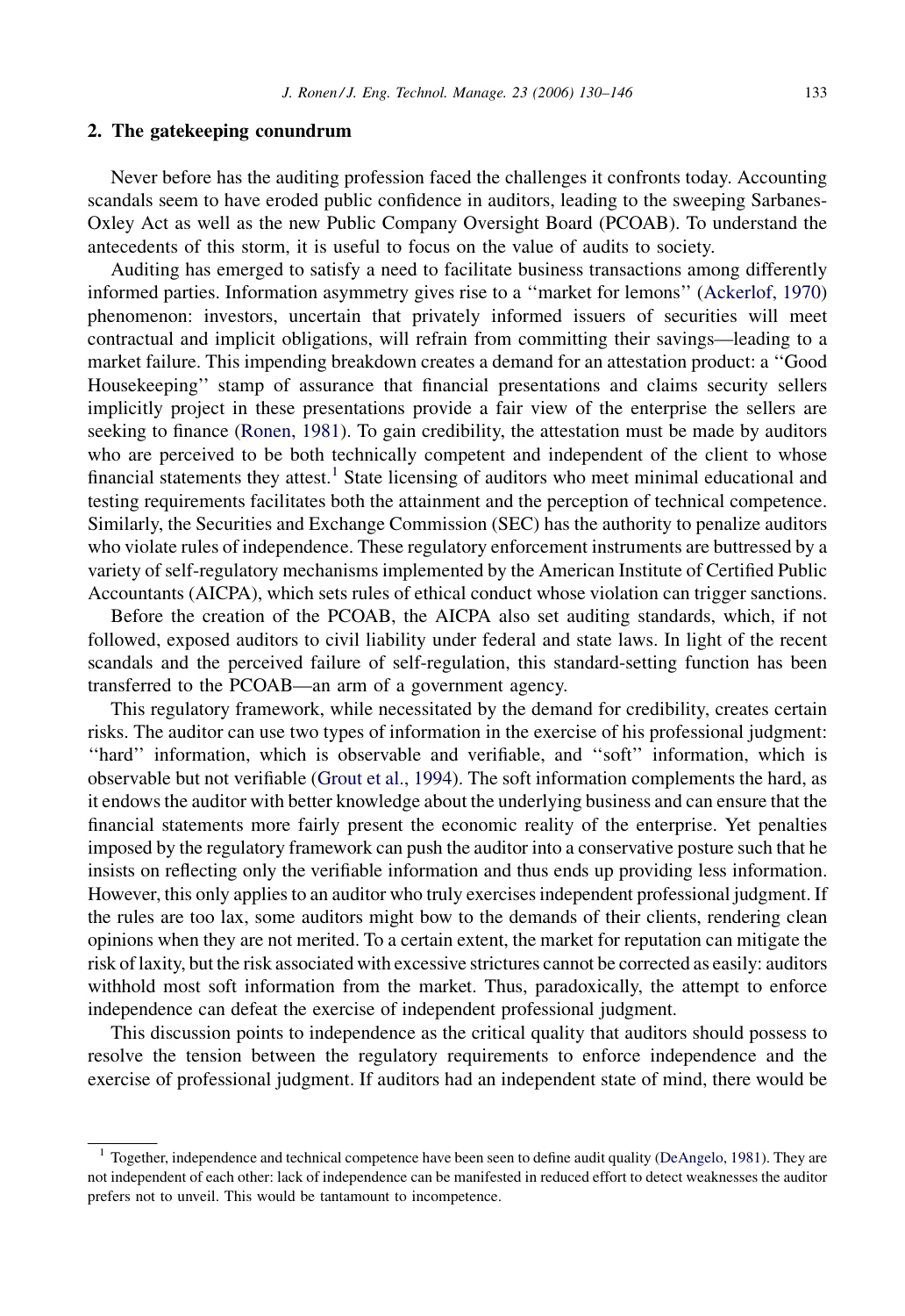less need for the strictures that hamper professional judgment; financial statements would become more informative. Unfortunately, the existing structure of the market for auditing impedes the adoption of an independent state of mind. The auditor is effectively retained by the management of the client in the case of public companies, so that he becomes beholden to his client's management. Theoretically, auditors are supposed to be agents of the shareholders. In practice, it is management that engages the auditor and ultimately pays for his services and structures his auditing and consulting fees so as to elicit actions, including opinions and assurances, that it desires from the auditor. The risk of losing fees from a long-term audit engagement—even without the limitations on non-audit services imposed by the Act—effectively guarantees that the auditor complies with management's wishes. In fact, the rendering of qualified opinions is a rarity. When identical, uniform opinions are rendered for most financial statements, auditors provide no information that allows investors to differentiate among financial statements of differing quality.

The anticipation of potential gains from acquiescing to management's wishes more than offsets the effect of liability arising from shareholder class action suits. In effect, clients compensate their auditors for the risk of legal liability, thus depriving the liability regime from its deterrent effect. Even if litigation penalties become draconian, clients that derive very large benefits from inflating their earnings and stock prices could still reimburse them. Moreover, imposing higher litigation penalties on the auditor ex post fails to address the misallocation of risk and resources: it does not enhance society's ability to distinguish, ex ante, between firms with intrinsically high returns from the Enrons and WorldComs of the world, which have intrinsically low or negative returns but misrepresent themselves as high-return firms. Also, considerably increasing exposure to liability may drive auditors out of the business of auditing altogether.

There are other factors that aggravate the position of the auditor vis- $\hat{a}$ -vis the client. At least two major changes have had a significant impact on the auditor: the computer and the change in the nature of assets and liabilities. The computer has substantially expanded the amount and quality of data available, and the auditor has become dependent on data processing systems. The movement from tangible to intangible assets with very long lives and from liabilities whose principal and terms are known and specified to liabilities whose principal and terms are legally related to and dependent on other factors, such asis foundin derivatives, has substantially reducedthe auditor's abilityto validate the values presented in the financial statements. Current financial statements are a blend of largely verifiable, but uninformative, depictions of past transactions and largely unverifiable, but possibly informative, projections of future outcomes. Under existing GAAP, many of those projections show upinthe balance sheets as assets, and even as revenues. Considerthe Interest Only Strip, shown as an assetinthe balance sheets of specialty finance companies under Financial Accounting Standard 140. This asset is simply the present value of a future stream of unrealized income, recorded as current income. Its valuation is highly subjective and acutely sensitive to changes in assumptions. It is extremely difficult, even for a well-intentioned auditor, to dispute and reject the projection of a manager wishing to improve the appearance of his financial statements. Or consider Rebecca Smith's report (Wall Street Journal; January, 17, 2002) on Enron's Braveheart venture (incorporated on December 28, 2000): ''Enron assigned the partnership a value of \$124.8 million based on its projections of the revenue and earnings potential of the Blockbuster venture, according to company documents''. Such largely unverifiable intangibles make financial statements difficult to audit.<sup>2</sup>

<sup>&</sup>lt;sup>2</sup> We do encounter sweeping admonitions in the press to the effect that accountants should make sure that "... the overall impression created by GAAP fairly portrays the underlying economics'' (Michael Young's statement in Steve Liesman's "SEC Accounting Cop's Warning:" Wall Street Journal, February 12, 2002). Easier said than done!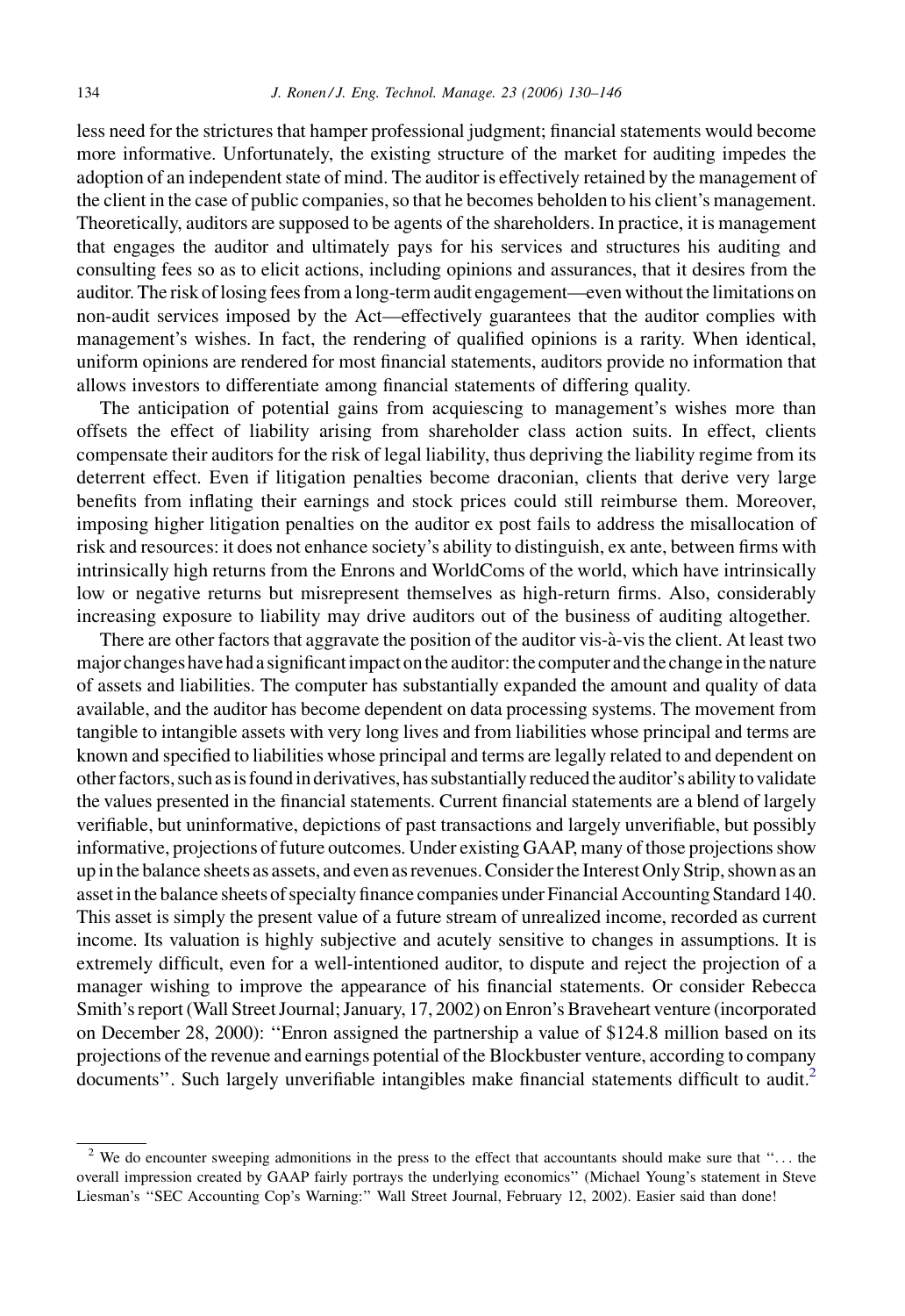They constitute private information that cannot be perfectly verified ex post. We can only observe whether a manager's forecasts were accurate; we cannot know that he did not truly believe that the forecasts were accurate when made. Under these circumstances, in equilibrium, and on average, managers' presentations will not be truthful [\(Ronen and Yaari, 2002\)](#page-16-0). Even detailed standards have not prevented unverifiable intangibles from creeping into the financial statements.

This changed environment puts the auditor in a very difficult position, especially within the extremely competitive market for audit services. In an uncertain environment marked by the difficulty of verifying valuations that are necessarily soft and subjective, an auditor who is paid by a potentially prevaricating client is naturally tempted to adopt the client's position. Thus, although some audit failures were precipitated by incompetence and corruption, the conditions that created audit uncertainty likely contributed to these failures.

#### 3. Potential cures for the lack of independence

What are the potential remedies for the auditors' conflict of interest? The usual remedies don't seem to be satisfactory. Consider the alternatives.

#### 3.1. More regulation

We have already discussed some of the adverse effects of regulation. Introducing additional layers such as those legislated by the Act has the potential to make things worse. The Act prohibits certain actions while mandating others, and the means of enforcing the prohibitions and the mandated duties are penalties imposed upon discovery that prohibited acts were committed or that mandated actions were not taken. For example, the Act bars some non-audit services (paragraph 201(a)) and prescribes that audit committee members be independent (paragraph 301). An example of mandated duties is a requirement of timely disclosures to the issuer's audit committee of ''all alternative treatments ... that have been discussed with management officials of the issuer ... ramifications of the use of such alternative disclosures and treatments, and the treatment preferred by the [audit] firm'' (paragraph 204). As with any rules or regulations, there is no reward for doing the right thing. How effectively can PCOAB implement these stipulations?

It remains doubtful whether the aims of the Act can be achieved. A necessary condition for effective implementation is willingness to enforce the regulations. However, regulators' incentives are shaped by groups with interests that likely diverge from those of investors. Witness, for example, the SECs backtracking on the requirement that lawyers resign and blow the whistle on securities law violations (influenced by the lawyers' lobby) and on barring tax shelter planning by auditors (effected by the accountants' lobby). Moreover, regulators seek entrenchment in bureaucratic power and marketability after their regulatory career, and these goals require the goodwill and cooperation of interest groups whose desires are different from those of investors.

Further, enforcement is costly, and funding depends on political priorities that typically lie elsewhere. Competing demands for budgets can arise unexpectedly, such as when wars or tax cuts are imminent; eventually corporate governance reforms may be accorded low priority.

In addition, mandatory penalties are effective only if agents expect their misdeeds to be detected. If the probability of detection is perceived to be small, the errant are not deterred. Regulatory hesitancy and backtracking are expected. And if draconian penalties are administered upon the discovery of a wrong, will corporations be able to staff their boards of directors and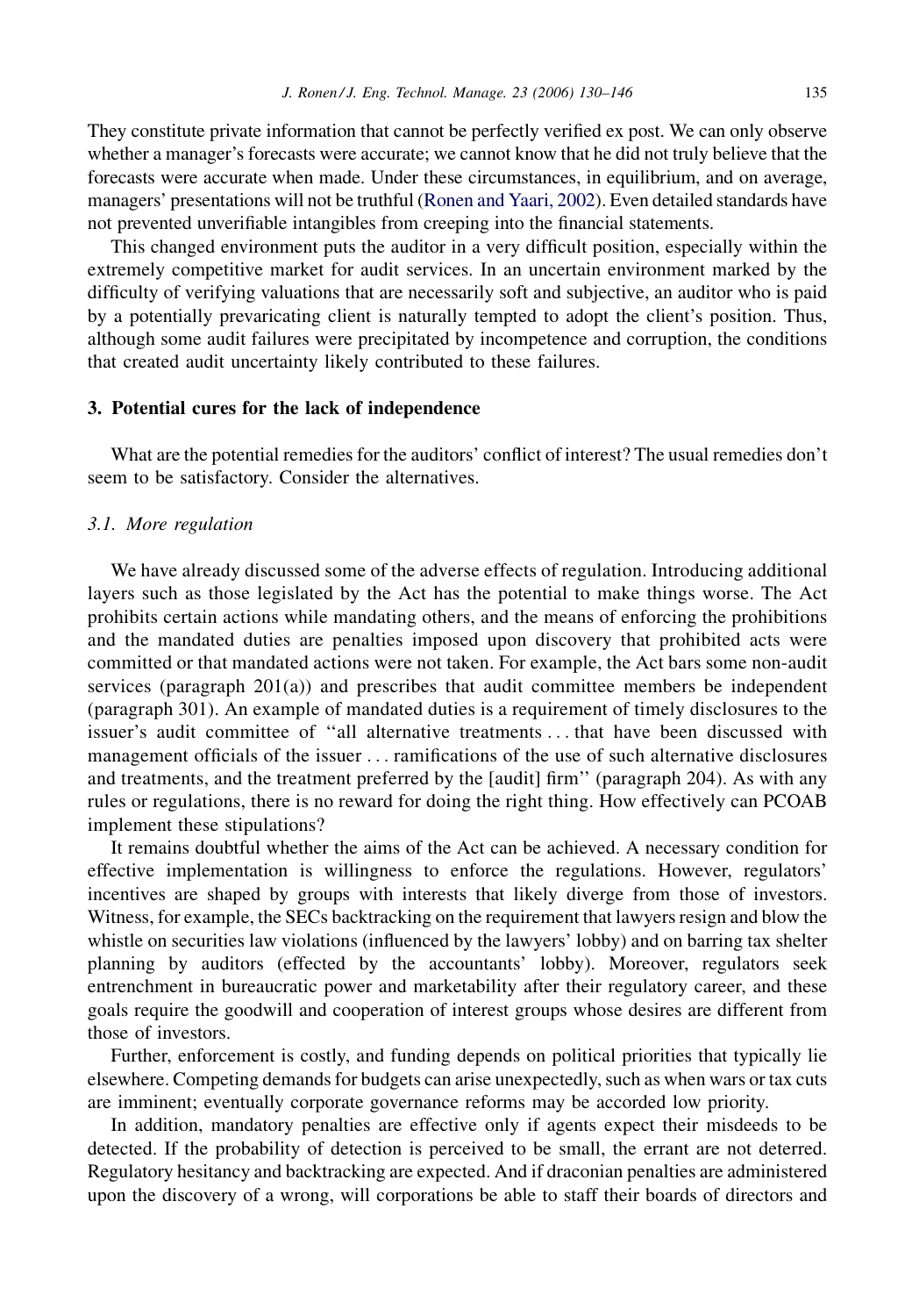audit committees with able members in the face of such heightened risks? Finally, even if wrongdoing is ultimately detected and penalized, justice typically comes too late to properly rectify the wrongs, compensate investors for their losses, or restore their confidence. Punishments beyond the horizon are not effective deterrents.

Another drawback of regulation is that regulators frequently lack the required knowledge to define an efficient framework. This is inherent in their position as neither producers nor clients. They also lack incentives to install such a framework, since it may exaggerate possible external effects such as public criticism, and consequently require higher effort than they are willing to exert.

Consider an example of how a rule can have pernicious effects. Section 201 of the Act makes it unlawful for a registered accounting public accounting firm to provide, contemporaneously audit, and certain non-audit services, including bookkeeping, financial information systems design and implementation, appraisal or valuation services, actuarial services, internal audit outsourcing, management or human resource service, broker, dealer, or investment adviser services, or investment banker services, legal and expert services unrelated to the audit, and any other service that PCAOB determines by regulation is impermissible. This section was crafted to address two distinct concerns. First, additional consulting revenues may increase the auditor's dependence on any given client, and second, some consulting services create conflicts of interest that may bias an opinion rendered on financial statements that partially reflect the auditor's own work (such as financial information system design and implementation). Whether these prohibitions effectively ameliorate the conflict of interest is doubtful. As to the first concern, an indefinite stream of future audit fees is sufficient temptation (consider Enron's audit fees of \$25 million a year). As to the second, a troublesome trade-off comes to mind. Rendering some of these barred consulting services endows the auditor with intimate knowledge of the client that makes him (paradoxically) less dependent on the client's management for information. Barring the services therefore may diminish the auditor's independence rather than enhancing it.

## 3.2. The market for reputation

Can market forces alone or as facilitated by regulation provide sufficient incentives for auditors to exercise professional judgment independently? I contend that this is not possible under the existing market structure, wherein management hires the auditor. Consider the possible arguments.

The first market safeguard strategy that comes to mind is for auditors to wish to build a reputation by providing higher-than-expected quality and refraining from opportunistic behavior.<sup>3</sup> This, however, can result in allocative inefficiencies when introductory pricing is used.<sup>4</sup> More important, it presumes that clients demand high-quality auditors. At the very least, a segment of the market, which could be very large indeed, seeks opportunistic auditors that are willing to be bribed and to render a clean opinion on financial statements they know to include omissions and misrepresentations. Penalties will not be imposed unless the misdeeds are detected, and even then, the errant clients will reimburse litigation costs. In a sense, auditors may enhance their reputation among opportunistic clients by advertising and otherwise demonstrating their willingness to cooperate with the clients to the detriment of investors.

Second, there is the strategy of using specific assets with a value that deteriorates when clients are lost. The data obtained on clients and their markets form such assets in the case of auditing. The

<sup>&</sup>lt;sup>3</sup> [Craswell et al. \(1995\)](#page-16-0) discuss the cost of developing a reputation as one who safeguards auditing quality.  $4$  See Carlton et al. (1994) for a discussion of signaling quality through pricing.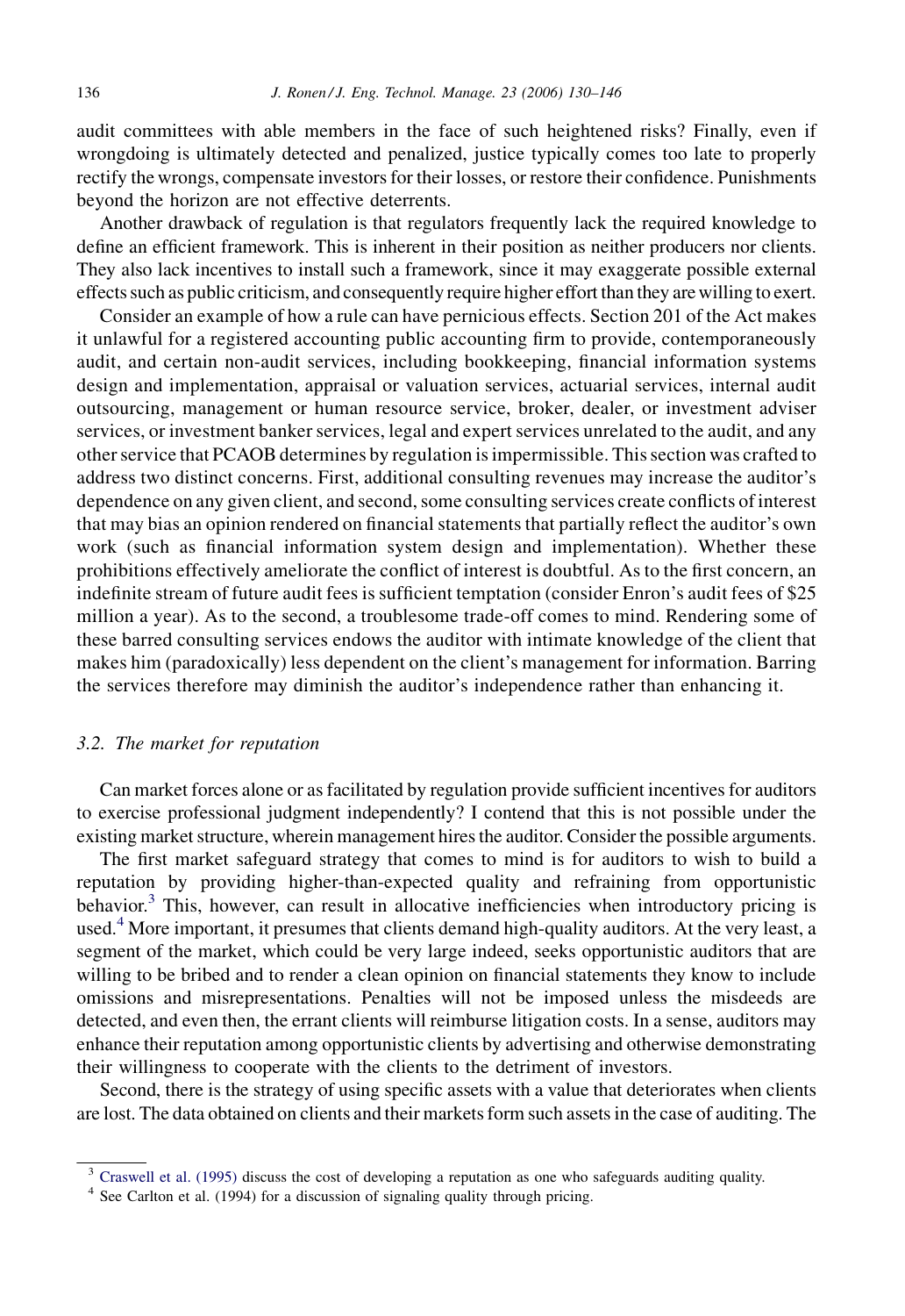assets can act either to enhance or to hamper quality, depending on the degree of client diversification. The threat of losing a single-client-specific asset may make the auditor less independent ([Dye, 1991](#page-16-0)). With a diverse clientele, compromising independence from one client may endanger the assets specific to other clients. For this to work, however, the lack of independence with respect to that one client must be discovered. As we sadly know from the case of Enron, such discoveries come very slowly, and by the time they do, investors and employees have lost fortunes.

## 4. Financial statement insurance: a market solution<sup>5</sup>

Is there yet another alternative cure for the auditor's ''conflict of interest''? As mentioned, prosecution and punishment may not adequately deter wrongdoing, as intentional misrepresentation is difficult to discover or prove. Overhauling the regulatory structure and adding layers of supervision and monitoring by the government would be inefficient and socially wasteful, and little can be done in the short run to cultivate ethical personalities. I believe that the solution lies in restructuring the audit market to eliminate the conflict of interest auditors face and properly align their incentives with those of shareholders.

The solution proposed is a financial statement insurance mechanism: instead of appointing and paying auditors, companies would purchase financial statement insurance that provides coverage to investors against losses suffered as a result of misrepresentation in the financial reports. Insurer and insured would agree in advance on the appointment of a judicial body whose role would be akin to that of debentures trustees. Since the insurance is underwritten for the benefit of shareholders directly, it is anticipated, just as in the case of directors and officers insurance, that agents who specialize in representing shareholders, such as plaintiffs' attorneys, would be alert to drops in the stock price of an insured that are likely caused by the remedying of a past omission or misrepresentation. Such agents would file a claim with the pre-appointed judiciary body. After vetting the claim, the judiciary body would pass it on to the insurance carrier. There would be no requirement of scienter, so that, assuming the validity of the fraud on the market doctrine, and hence presumed reliance, once it is determined that a material omission or misrepresentation occurred during the insured year, both the judiciary body and the insurance carrier would agree on the damage to shareholders caused by the misrepresentation.<sup>6</sup> Disputes about the quantum of damages might arise. The carrier and the judiciary body would each appoint a claims adjuster to determine whether a covered claim existed in the amount of covered loss. If necessary, just as in the case of Directors and officers insurance, experts could be appointed by each side to analyze the quantum of damages. Once a consensus was reached, the insurance carrier would pay the damages so long as they were within the policy limit. This arrangement, which would eliminate the discovery stage, should be far less costly than the prolonged litigation process typically associated with directors and officers insurance claims.<sup>7</sup>

<sup>5</sup> This section is partially based on [Ronen \(2002\).](#page-16-0) See [Dontoh et al. \(2004\)](#page-16-0) for analytical modeling of aspects of the scheme, [Cunningham \(2004a\)](#page-16-0) for a discussion of implementation issues and suggestions for legal reforms that would facilitate putting the scheme into practice, and [Cunningham \(2004b\)](#page-16-0) for a model Act of Financial Statement Insurance.<br><sup>6</sup> The procedure for determining whether there was an omission or misrepresentation, whether it was mat

whether it caused losses would pretty much mirror the procedure now in place for doing this in the case of directors and officers insurance claims. These determinations are routinely made in class-action securities litigation involving violation of the Securities Acts.

<sup>&</sup>lt;sup>7</sup> See, however, [Cunningham \(2004a,b\)](#page-16-0) for certain implementation issues involving the adjudication of insurance law disputes and for suggestions on molding these into congruence with federal securities regulation objectives.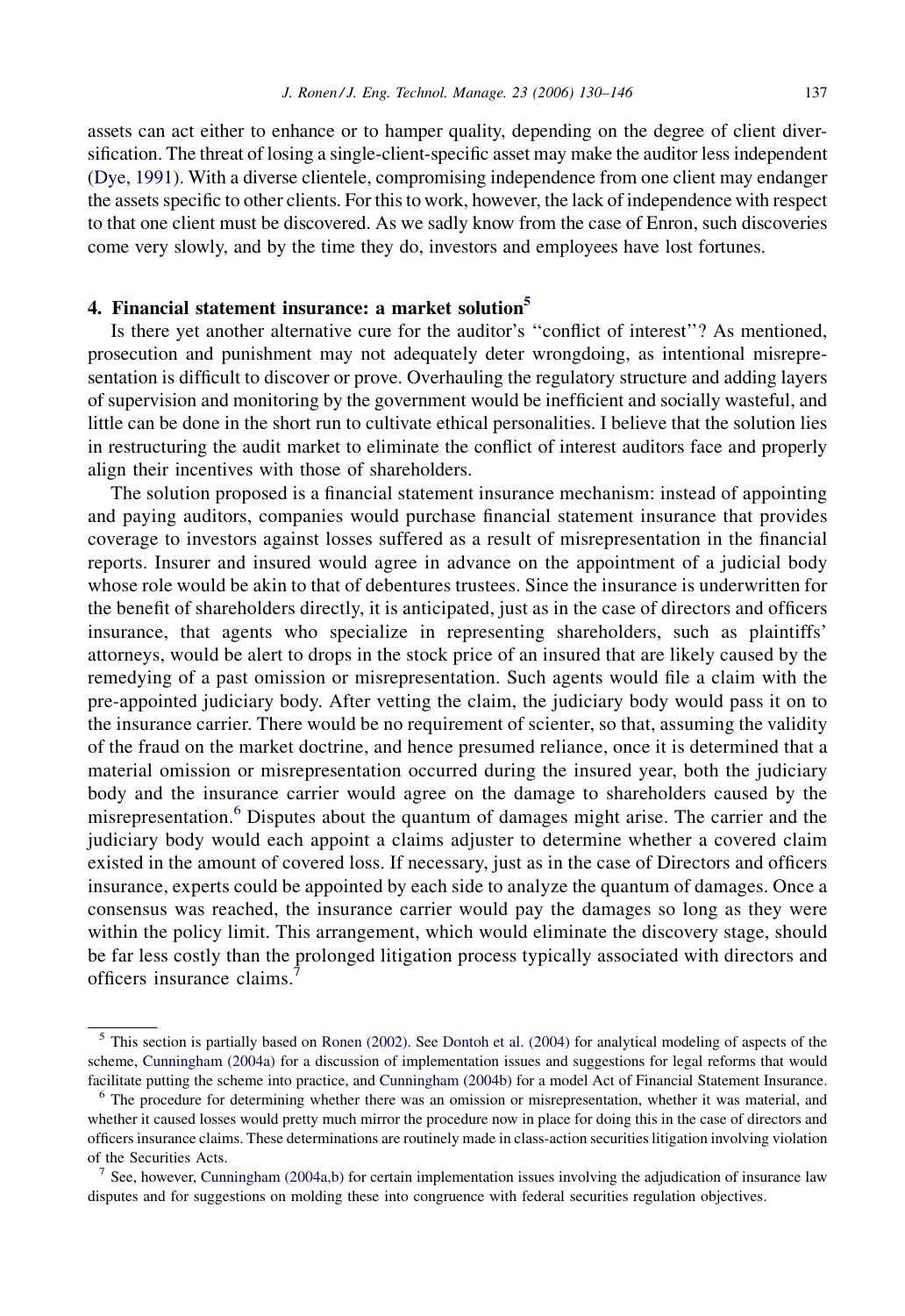How much insurance coverage would insureds likely seek? It is anticipated that they would require an amount of coverage equal to the expected value of losses to shareholders as a result of omissions and misrepresentations. It should not be too difficult to make this calculation. First, the probability of omission or misrepresentation would be assessed, through analysis of internal control weaknesses, corporate governance procedures, and past incidents. The next step would involve estimating the impact of a curative disclosure of past omissions and misrepresentations on the price of the stock. Time series regressions of the firm's abnormal returns on earnings surprises or regressions using similar data of peer companies would yield earnings response coefficients, and multiplying the probable amounts of misrepresentations (per share) by these estimated coefficients would yield the expected loss. This loss could be expressed as a percentage of market capitalization, so coverage would be expected to vary from time to time depending on variations in the firm's value. Firms would not be expected to demand insurance coverage that exceeded the expected loss (why pay a larger premium for unneeded insurance coverage?). Hence, I expect that the coverage demanded would not differ significantly, on average, from coverage currently underwritten for directors and officers policies. That is, the insurance industry should have the capacity to underwrite financial statement insurance coverage.

The insurance coverage that the companies were able to obtain would be publicized, along with the premiums paid for the coverage. The insurance carriers then would appoint and pay the auditors, who would attest to the accuracy of the financial statements of the prospective insurance clients. Those announcing higher limits of coverage and smaller premiums would distinguish themselves in the eyes of the investors as companies with higher quality financial statements. In contrast, those with smaller or no coverage or higher premiums would reveal themselves as having lower quality financial statements. Every company would be eager to get higher coverage and pay smaller premiums, lest it be identified as the latter. A sort of Gresham's law would be set in operation, resulting in a flight to quality.

The inherent conflict of interest facing the auditor would thus be removed by severing the agency relation between the company's management and the auditor. In the context of a free market mechanism, insurance carriers, rather than the firm's management, would serve as principals.

The critical features of the FSI scheme underlying this study are: (i) the shifting of the decision on employment of the auditor from the client firm's management to the insurer and (ii) the effect of publicizing the premium charged.

The insurance carrier would retain and pay the auditor. FSI providers would have a list of approved auditors from which a company could select.<sup>8</sup> Nevertheless, it is expected that the auditor would owe his duty and loyalty to the FSI carrier for at least two reasons. First, the FSI carrier would pay the auditor to focus his efforts on protecting its own interests. Second, it is reasonable to assume that any given auditor would be providing audit services to more than one of the FSI carrier's insureds, so that a costly ''audit failure'' would jeopardize the auditor's relationship with the FSI carrier, resulting in the loss of numerous other audit assignments. The [Appendix A](#page-13-0) (containing material taken from [Ronen \(2002\)](#page-16-0)) provides a more detailed description

<sup>&</sup>lt;sup>8</sup> Of course, the insurance carrier could select the auditor rather than presenting a list to the insured. The advantage of a pre-approved list out of which the insured selects an auditor is to allow for a better client–auditor match to the extent that the client firm, with intimate knowledge of its own business, is better informed than the insurer about the necessary professional expertise and experience an auditor must possess to most efficiently conduct the audit. At the same time, the insurer, with the help of its team of expert reviewers, gets to decide on a limited set of auditors. Also, nothing in this proposal would prevent any insurer from hiring an in-house auditor to conduct the audits of the insureds. It is anticipated that insurers would individually decide on the optimal organizational structure.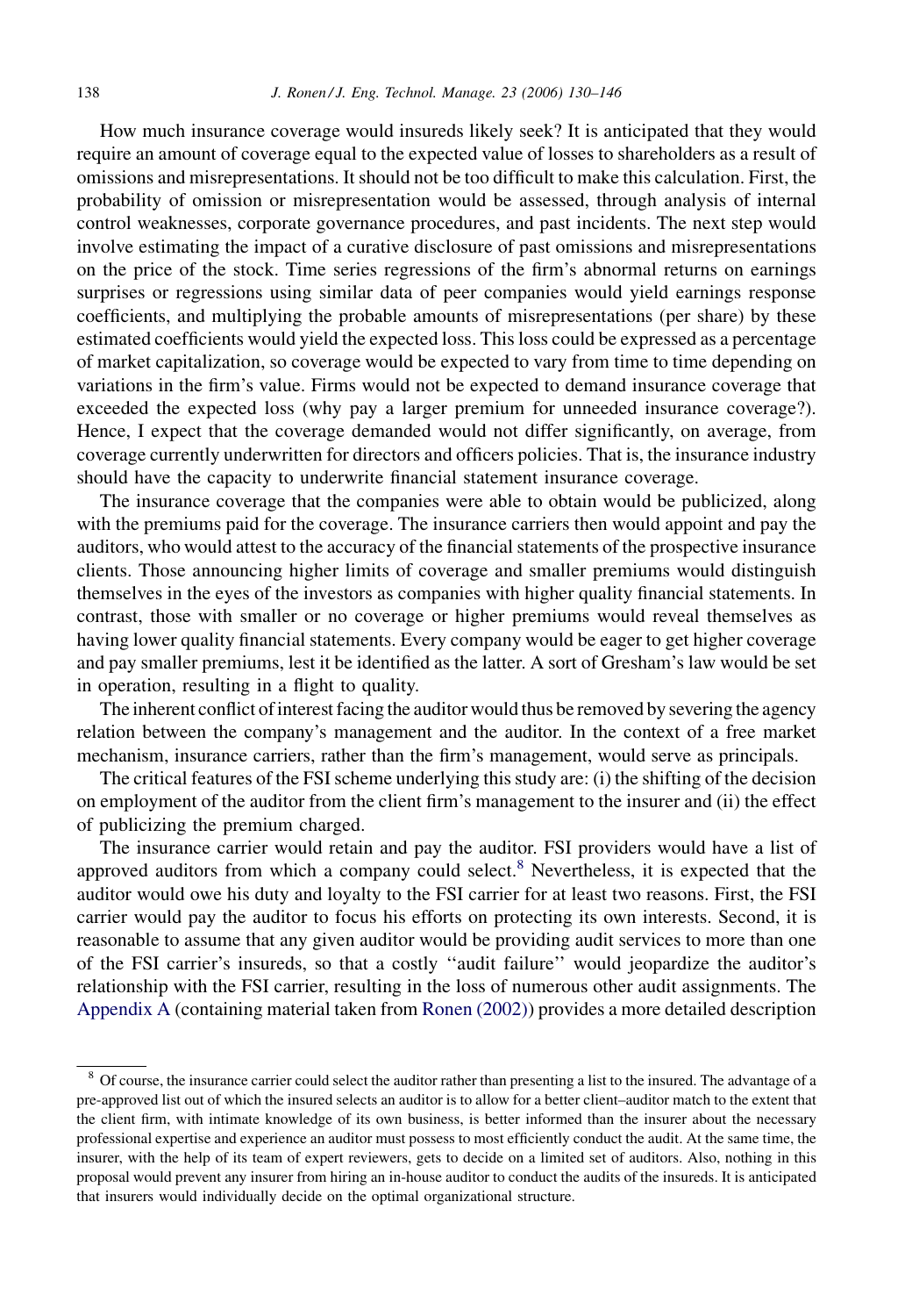of the proposed FSI process, with graphs showing the sequence of the steps required in the implementation as well as the inter-relationships among the various parties participating in the insurance mechanism and the roles they play.

Under FSI, the auditing firm would not necessarily be prohibited from performing consulting services for any insured; rather, it would merely have to seek permission from the FSI carrier. In fact, it would be in the carrier's best interest to permit consulting, since the more the auditor knew about the systems and operations of the insured, the better the auditor could carry out the audit. Moreover, given the FSI carriers' vetting of auditors and their principal–agent relationships, the pool of qualified and respected auditors would grow, because auditors would deem it in their own interest to move toward professional excellence in an effort to garner more audit assignments.

Below, I describe how the incentives of the participants in the FSI game result in: (1) better quality financial statements, (2) better quality audits, (3) fewer and smaller shareholder losses caused by omissions or misrepresentations, and (4) more efficient resource allocation.

## 4.1. The insurer

First, consider the insurance carrier. Having extended coverage at a certain premium, it would wish to minimize its claim losses, which is tantamount to minimizing shareholder losses. By aligning the interest of the auditors with the interest of the insurance carrier who hired them, we would align their interest, by extension, with the interests of shareholders.

Market tensions would ensure that the premium would be determined as accurately as possible. On the one hand, to maintain or expand market share in a competitive industry, the insurer would seek to minimize the premium for a given amount of coverage it extended to the insured. On the other hand, the carrier would have to charge a premium that was sufficient to cover the expected claim costs and other expenses, including the industry-wide profit designed to compensate for the entrepreneurial and managerial services insurers provide. If the premium were not high enough, the insurer would not survive. These opposing market forces would compel the insurance carrier to compute as accurate a premium as possible. The insurer thus would design an optimal incentive scheme to motivate the auditor or risk assessor to adopt the perspective of his principal—the insurer—and conduct the review or audit with diligence and with the aim of ensuring the absence of omissions or misrepresentations.

Suppose we fixed coverage under FSI at the same level investors recover under the current regime. In equilibrium, the premiums paid under FSI would at most equal the total cost to corporations of directors' and officers' insurance, audit fees, and the additional litigation settlement costs they incur as a result of class-action suits filed against them.<sup>9</sup> Under this condition, the coverage would be affordable. The auditors' incentives, however, would be better aligned with those of shareholders, thus eliminating the conflict of interest and improving audit quality. That is, other things being equal, the proposed regime would be superior at least from the standpoint of improved audits.

Now suppose the coverage extended under the proposed regime would exceed the insurance coverage under the current regime. Would the insurance industry have the capacity to pay? As suggested above, firms would not need coverage that exceeded a fraction of the firm's

<sup>9</sup> However, for the same coverage the equilibrium magnitude of the premiums paid under my proposed regime would be less than under the existing regime because of the improved audit quality, improved financial statement quality, and hence smaller shareholder losses.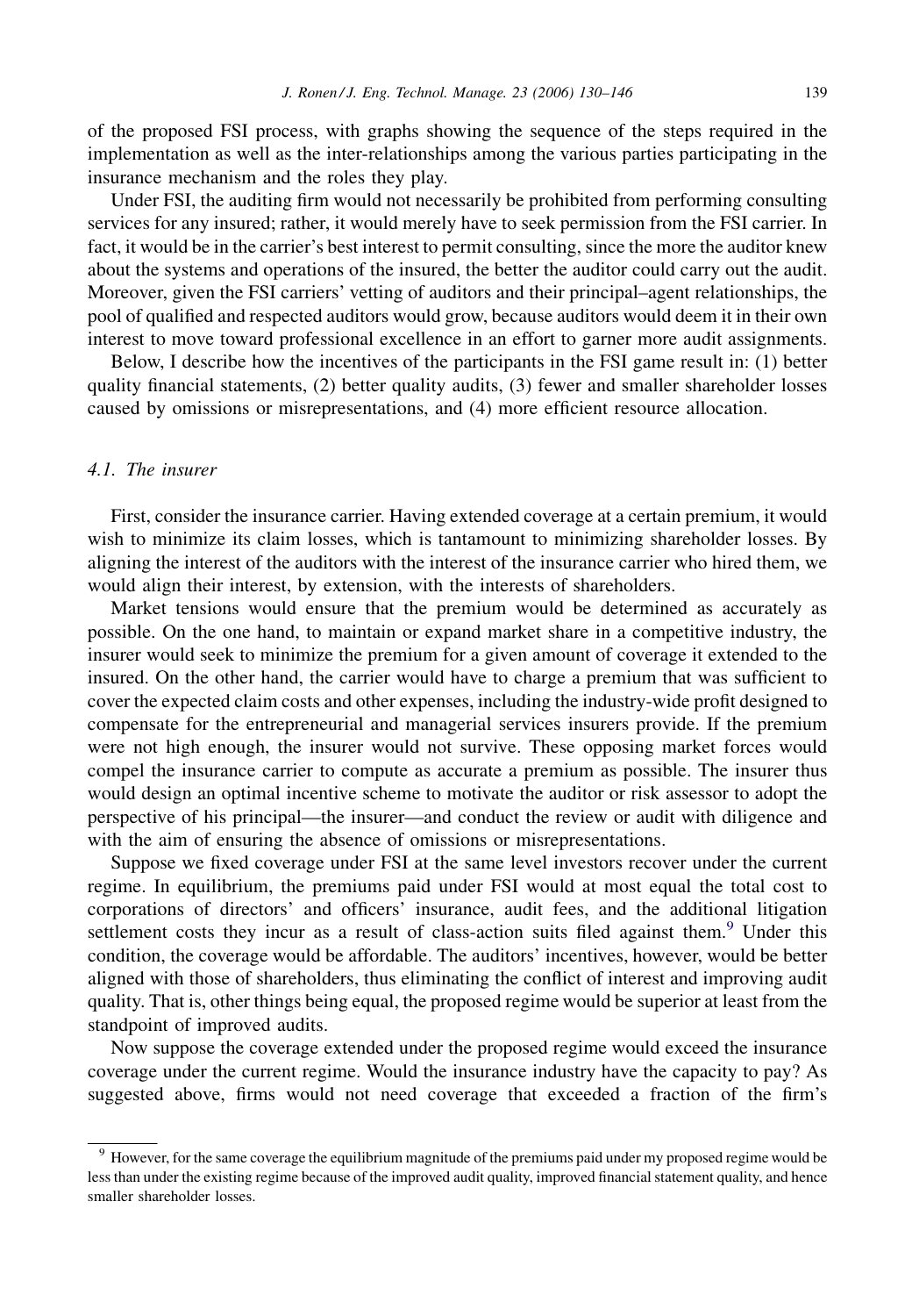capitalization. Since this amount would be similar on average to amounts of coverage currently underwritten in directors and officers insurance policies, insurers should have the necessary insurance capacity. Moreover, unlike property and casualty insurance for example, the losses insured against—decreases in the valuation of companies resulting from omissions or misrepresentations in the financial statements—could be hedged in the capital markets with properly constructed derivatives, the exercise of which could be made contingent on the same triggering events that would cause loss to shareholders. Specifically, the insurer could buy a special put option with a duration that corresponded to the period covered under the policy. The put would be exercisable upon a stock price decline of the insured that was determined to have resulted from misrepresentations or omissions in the insured's financial statements.

The incentive to assess accurate premiums would create demand among insurers for review and risk assessment services. These could be conducted by the same auditor who ultimately would opine on the financial statements. At the same time, the incentive for an insurer not to extend the contemplated coverage upon the discovery of large risks would create a demand for the familiar external audit. This audit, which would be of higher quality than under the current regime, would ultimately determine whether the insurer agreed to extend the coverage. If the auditor issued a qualified opinion, the insurer would withdraw coverage or renegotiate. Thus, two layers of monitoring would protect the insurer: the initial risk review and assessment, and the external audit that finally determined whether the tentative agreement (policy) would become effective. Since shareholders would be on notice that with some probability the opinion would be qualified and no insurance would be provided, they would factor this eventuality into the price of the stock, bidding it down by an amount that reflected the probability of a qualified opinion. This would magnify the incentives of a firm seeking insurance to improve the quality of its financial statements.

The sequence of activities would be dictated by: (1) the need to contract at the beginning of the fiscal year (or the end of the prior fiscal year) on coverage and the premium so that these could be publicized and made available for the capital markets to assess the quality of the financial statements and to accurately price the securities, and (2) the subsequent need to conduct the external audit, geared toward assuring the absence of material loss-causing misrepresentations. The plan for the external audit would be prepared in consultation with the insurer—the principal—and the risk assessor who conducted the initial review so that its details would be tailored to the findings of the initial risk review. Such a coordinated audit plan would deemphasize the mechanical sample testing of journal postings and emphasize the more costly but more meaningful verification of assets and revenues.

#### 4.2. The auditor

Under the proposed regime, because of the incentive structure, the auditor would be predisposed to insist on a greater degree of verifiability before acquiescing in management's valuations. The auditor would be identifying with the persons or entities that would suffer a loss in the event of a misrepresentation or omission in the financial statements. Although this greater insistence on verifiability might cause management to be less willing to undertake ventures that perforce required the evaluation of forward-looking consequences of transactions and hence to exhibit greater risk aversion, this might not be a bad outcome from a societal point of view. The system should overall result in a better balance between risk-taking and the needs of the users of financial statements. Companies would attempt to balance their quest for higher returns against the possibility of being penalized by the capital markets for unreliable numbers in their financial statements.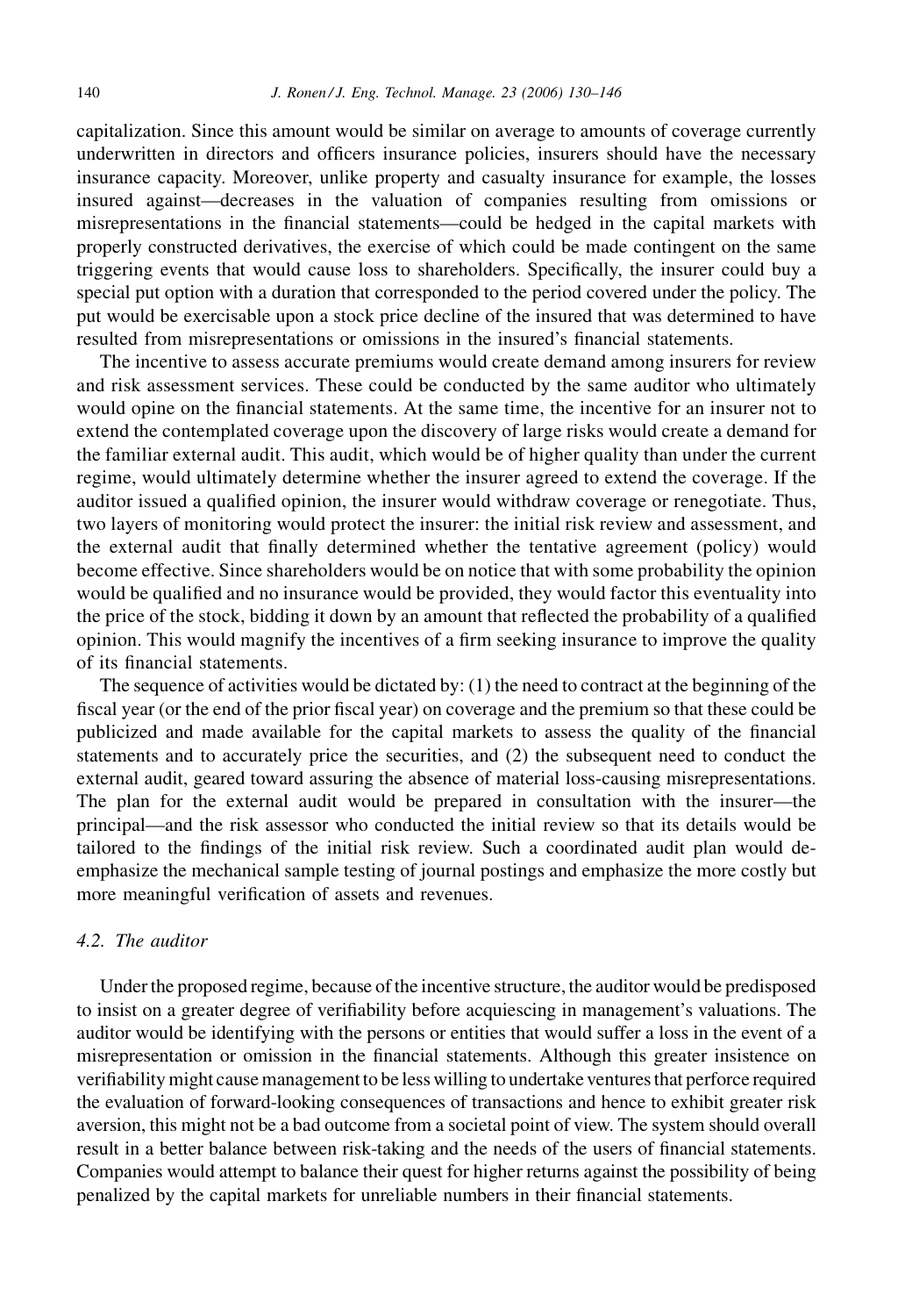The auditor would choose the audit quality so as to maximize his expected compensation, $10$ based on the compensation scheme designed by the insurance carrier. Specifically, the auditor would attempt to maximize the difference between the audit fee revenue he expects from the insurer and the expected costs of misrepresentations and omissions. This attempted maximization would induce him to choose the optimal audit quality. Under the proposed regime, the auditor would also face two kinds of penalties from an audit failure: tort liability pursuant to his contractual relationship with the insurance carrier and loss of the possibly very many clients the insurer had assigned him to audit.

## 4.3. The market

Assuming a semi-strong efficient stock market, the publicized coverage that the shareholders of the insured approved and the premium paid to obtain that coverage would provide a credible signal to the marketplace regarding the underlying quality of the financial statements, i.e. the degree to which they might include omissions or misrepresentations. The FSI mechanism would satisfy the conditions required for a signaling equilibrium ([Dontoh et al., 2004](#page-16-0)). The market would be able to compare different companies and reckon which presented more reliable financial reports. These different qualities would be priced into the securities offered by the insureds to the public or traded in the secondary markets, contributing to market completeness.

But this is not the whole story. Consider the policy coverage. Since the FSI procedure would require that the coverage be approved by the shareholders, and since the coverage would be common knowledge, publicized both in the proxy and in all financial reports issued by the insured, the market would be aware of the coverage, and having priced it into securities, an implicit contractual agreement would have been formed. The market would come to understand the limit to which it was to be indemnified in the case of loss. Although a plaintiff class might still be able to sue for damages beyond the limits of the policy, it would be less likely to prevail. This would have the effect of decreasing the dead weight loss to society caused by lengthy litigation.

The implication of the pricing of the quality of financial statements is that the traded securities would be more complex instruments than the ones we have under the current regime. The securities would reflect two additional dimensions: the coverage shareholders could claim upon the triggering event of misrepresentation or omission, and the underlying reliability of the financial statements, as reflected in the premium for the given coverage. This more accurate pricing of the securities would provide more precise signals to institutional and individual investors to help them better channel their savings and capital to worthy projects. Companies undertaking more promising ventures would be able more reliably and credibly to transmit information about the potential of these ventures to the markets, and hence to obtain funds to finance them more cheaply and easily. Resources would be allocated more efficiently; social investment would yield a higher return.

### 4.4. The company—the insured

Under FSI, a company with better quality financial statements would have an incentive to signal its superiority to the marketplace by demonstrating that it could obtain higher coverage at a lower premium than other companies in its industry. It would do so because the coverage

<sup>&</sup>lt;sup>10</sup> What I mean by quality in this context is the combination of effort that the auditor exerts on the job and the level of his objectivity and freedom from bias.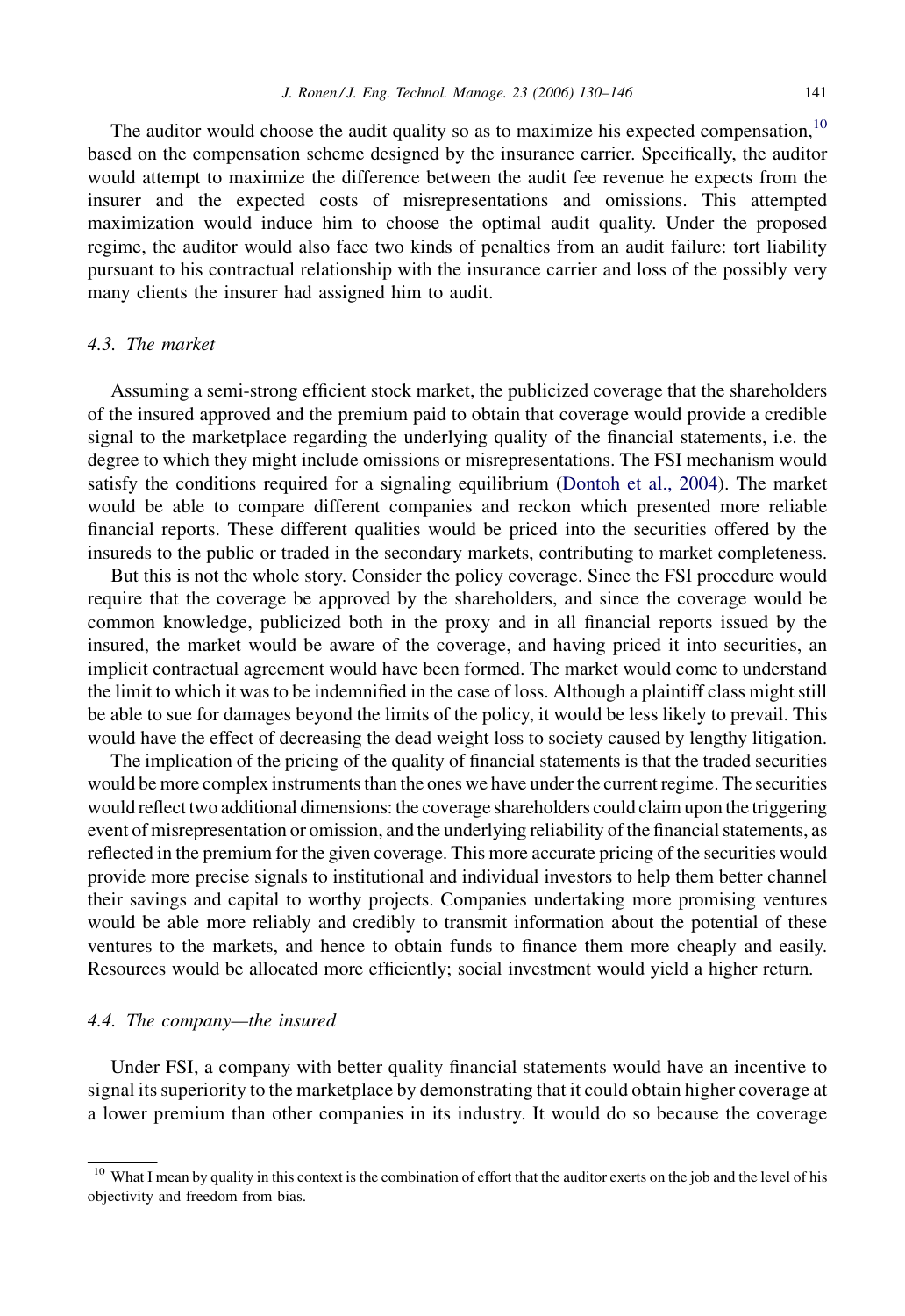it obtained and the premium it paid would be made public, and, furthermore, would be viewed by the market as credible signals of the true quality of its financial statements. Companies with poorer quality financial statements would be forced to reveal the truly lower quality and reliability of their financial reports because they would not be able to obtain the same coverage as companies with better quality financial statements except by paying a higher premium; recall that the risk assessment conducted by the insurer's agent would have resulted in a higher premium, commensurate with the poorer quality the assessor would have discovered. Thus, the company with poorer quality financial statements would have no choice but to reveal the true state of its financial reports: either it would pay the higher premium or it would decide not to purchase any insurance. Both actions would reveal the truth. Thus, a company with poorer quality financial statements would no longer be able to pretend that it was one of the better companies: the insurer would impose the necessary discipline by having the company's management and internal controls reviewed as a condition for extending the coverage and determining the premium. Moreover, the coverage would not be extended if the external auditor does not issue a clean opinion. Reckoning that if the coverage were not extended, a significant drop in the stock price would ensue, the company would refrain, ex ante, from attempting to emulate the better companies by purchasing higher coverage than would likely be approved were the external auditor to decline to issue a clean opinion. Of course, in addition, the potential emulator would have had to pay a higher premium at the outset because of the unfavorable findings by the risk assessor. The company now would find it in its best interest to improve its internal accounting and auditing controls so as to qualify for higher coverage and a lower premium. That is, it would now compete with the better companies by actually improving its systems so that the risk assessor would induce the insurer to assess a low premium, correctly signaling to the marketplace the improved quality of the insured. Formally, the company would choose the quality of its financial statements to maximize the difference between the proceeds of shares it issued and the premium it would have to pay for the insurance, recognizing at the same time, that the premium would be set by the insurer so as to minimize its claim losses.

## 5. Some issues of legal liability

Undoubtedly, the implementation of FSI has the potential to change how the different parties to this game relate to each other in the context of a possibly changing legal environment. The social and political effects of the proposed insurance mechanism would extend beyond the boundaries of the accounting profession. Consider, for example, the effects of the auditors' legal liability. As agents of the insurance carriers, they would be contractually obligated to their principals—the insurance carriers—and not to their traditional clients. The consequences they may face as a result are significant. Instead of penalties they face under the existing regime threats of non-renewal of engagement if they displease their clients (by not acquiescing to offering clean opinions on misleading statements) and/or recoveries by misled investors—they face under FSI the more incentive compatible threats of being dropped by the carrier from lucrative engagements if they do not exert optimal effort. At the same time, they would be less likely to face liability suits initiated by investors: plaintiff attorneys would perceive the difficultly of winning the case against auditors who, given the FSI arrangement, cannot be shown to have had the incentive to cooperate with a management intending to mislead; that is, plaintiffs would be far less likely to be able to prove scienter. Similarly, directors and officers of clients would face fewer investors suits after having been subjected to vigorous underwriting reviews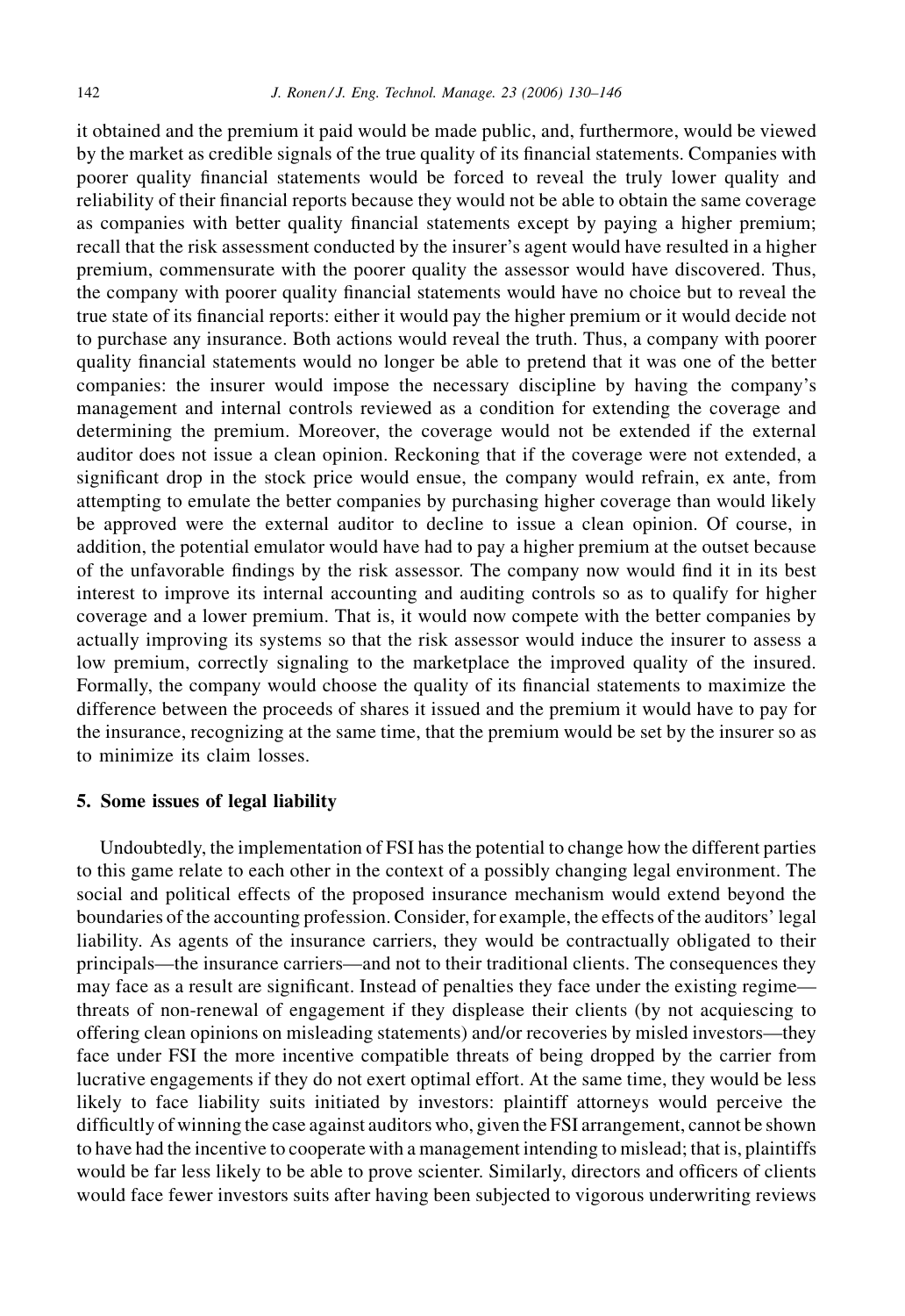<span id="page-13-0"></span>and more effective audits and now that they can claim they had the incentives to effect highquality financial statements so as to reduce their cost of capital.

#### 6. Conclusion

Several causes have been advanced in the media for the accounting meltdown in 2001–2002: irrational exuberance, infectious greed, the stock market bubble, the moral turpitude of executives, unethical accountants, non-audit services, and related ills. Yet reforming boards of directors, audit committees, and top managements of corporations is very difficult at best. The inherent conflicts of interest in the auditor–client relationship and the unobservability of financial statement quality are likely culprits, however, and are more amenable to reform.

Financial Statement Insurance provides a market-based solution that acts as an effective check on the issuance of overly biased financial statements. First, by transferring the hiring decision to the insurer, this scheme eliminates the auditor's inherent conflict of interest. Second, the publicization of the coverage and the premium credibly signals the quality of the insured's financial statements and direct investments towards better projects. At the same time, the ability to signal the quality of financial statements provides companies with incentives to improve them. Thus, FSI will result in fewer misrepresentations and, accordingly, in fewer suits and smaller shareholders' losses, as well as a more efficient allocation of resources.

#### Appendix A. The FSI procedure

The FSI underwriting procedure starts with a review of the potential insured. The review is performed on behalf of the FSI carrier by an expert risk assessor, who investigates the nature of conditions such as the following:

- The nature, stability, degree of competition, and general economic health of the industries in which the potential insured operates.
- The reputation, integrity, operating philosophy, financial state, and prior operating results of the potential insured's management.
- The nature, age, size, and operating structure of the potential insured.
- The potential insured's control environment and significant management and accounting policies, practices, and methods.

The FSI process might proceed as follows (see [Fig. A.1\)](#page-14-0):

- Step 1. The potential insured requests an insurance proposal from the FSI carrier. The proposal contains, at a minimum, the maximum amount of insurance being offered and the related premium. Typically, it also specifies a schedule of amounts of coverage below the maximum along with associated premiums. The proposal request is made before the preparation of the potential insured's shareholders' proxy on the basis of the underwriting review. The reviewer can be the same auditor who will eventually audit the financial statements.
- Step 2. The proxy offers the following alternatives:
	- The maximum amount of insurance and related premium as offered in the insurance proposal.
	- $\circ$  The amount of insurance and related premium recommended by management.
	- No insurance.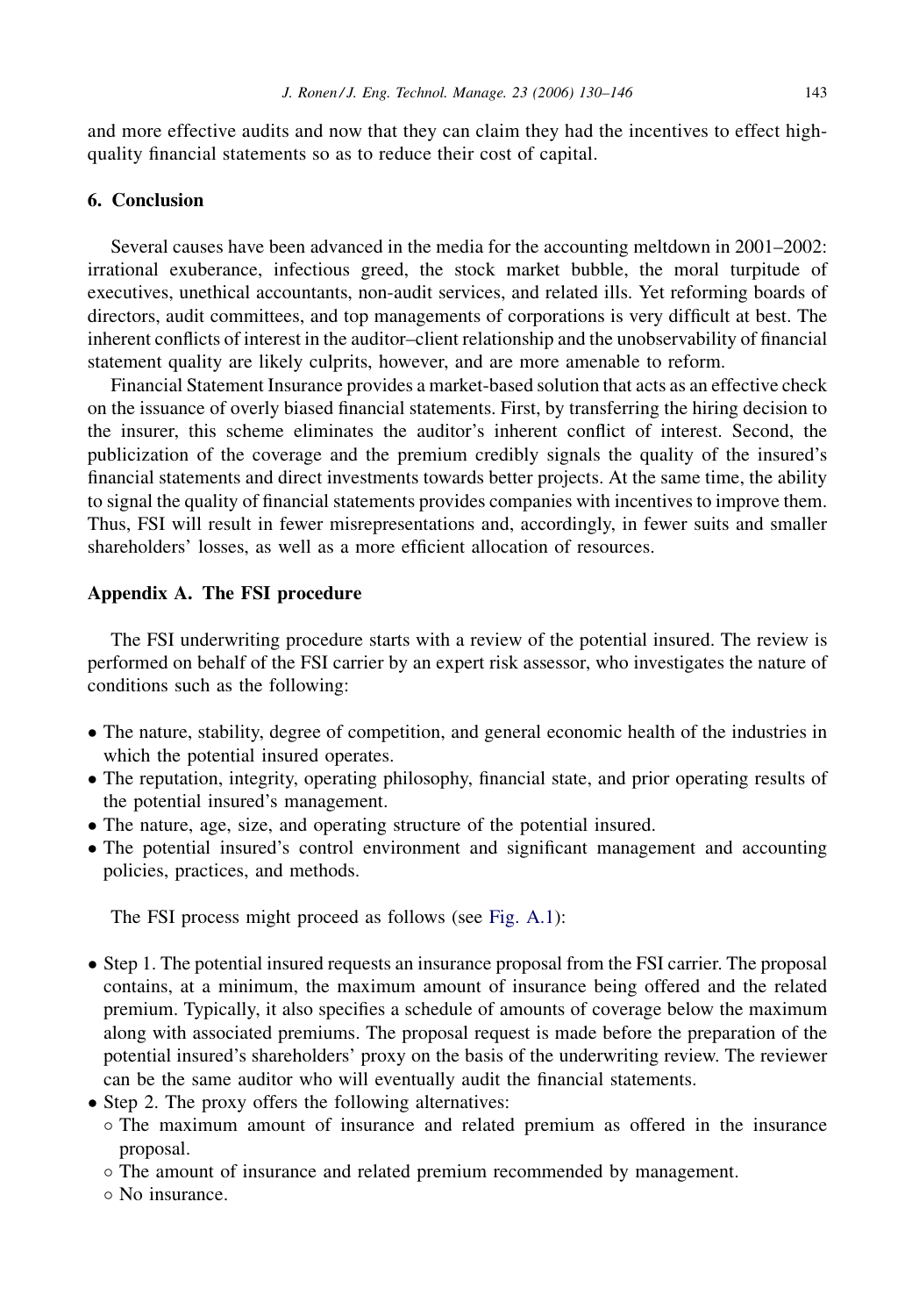<span id="page-14-0"></span>

Fig. A.1. The FSI process.

- Step 3. If either of the insurance options set forth in Step 2 is approved, then the reviewer and the auditor cooperatively plan the scope and depth of the audit to be conducted.
- Step 4. If, after the audit, the auditor renders a clean opinion, the insurer issues the policy. That is, the originally proposed coverage and premium will be binding on the insurance carrier if the auditor's opinion is clean. If the auditor's opinion is qualified, the insurer provides no coverage unless the company can renegotiate different terms, which depend on the auditor's findings and the reasons for qualification. The renegotiated policy terms are be publicized. Since shareholders are on notice that with some probability the opinion will be qualified and no insurance will be provided, they factor this eventuality into the price of the stock, bidding it down by an amount that reflects the probability of a qualified opinion. The larger this probability, the greater the price discount. This magnifies the incentives of a firm seeking insurance to improve the quality of its financial statements and consequently avoid a qualified opinion.
- Step 5. The auditor's opinion contain a paragraph disclosing the amount of insurance that covers the accompanying financial statements and the associated premium.

#### A.1. Claims settlement process

The FSI concept also contemplates an expeditious claims settlement process. The FSI carrier and the potential insured cooperatively select a fiduciary organization whose responsibility is to represent the users of the financial statement when a claim is made. Part of the fiduciary's responsibility is the assessment of claims before it notifies the FSI carrier. After the fiduciary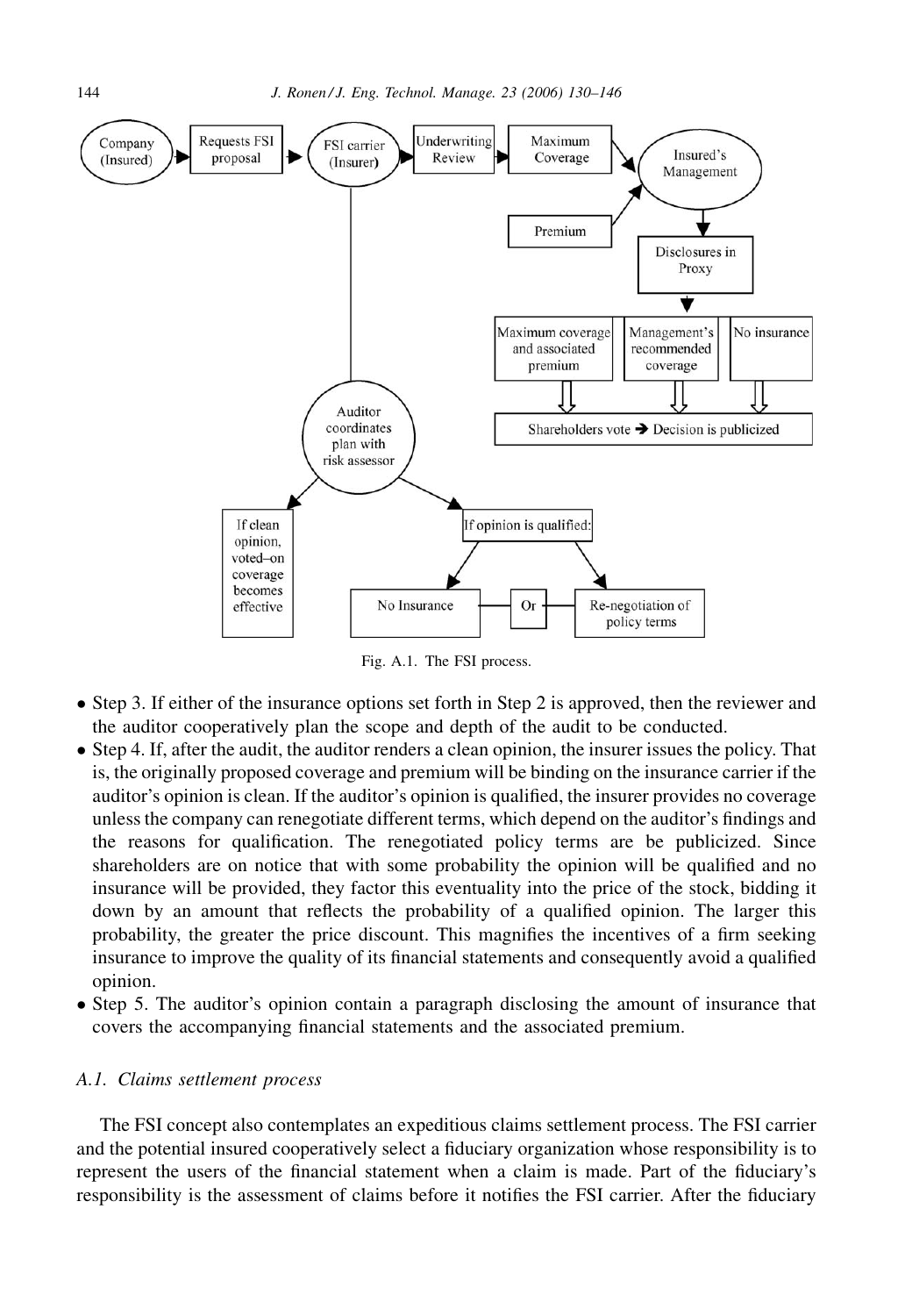<span id="page-15-0"></span>

Fuzzy lines indicate information flows

Fig. A.2. Relationships among the parties.

notifies the FSI carrier of a claim, the FSI carrier and the fiduciary mutually select an independent expert to render a report on whether there was an omission or misrepresentation and whether it gave rise to the amount of losses that resulted. Within a short time after receiving the expert's report, the FSI carrier compensates the fiduciary up to the face amount of the policy for the damages (Fig. A.2).

#### References

- Ackerlof, G.A., 1970. The market for 'Lemons': qualitative uncertainty in the market mechanism. Quickly Journal of Economics.
- Baker, G.P., Jensen, M.C., Murphy, K.J., 1988. Compensation and incentives: practice vs. theory. Journal of Finance 63 (3), 593–616.